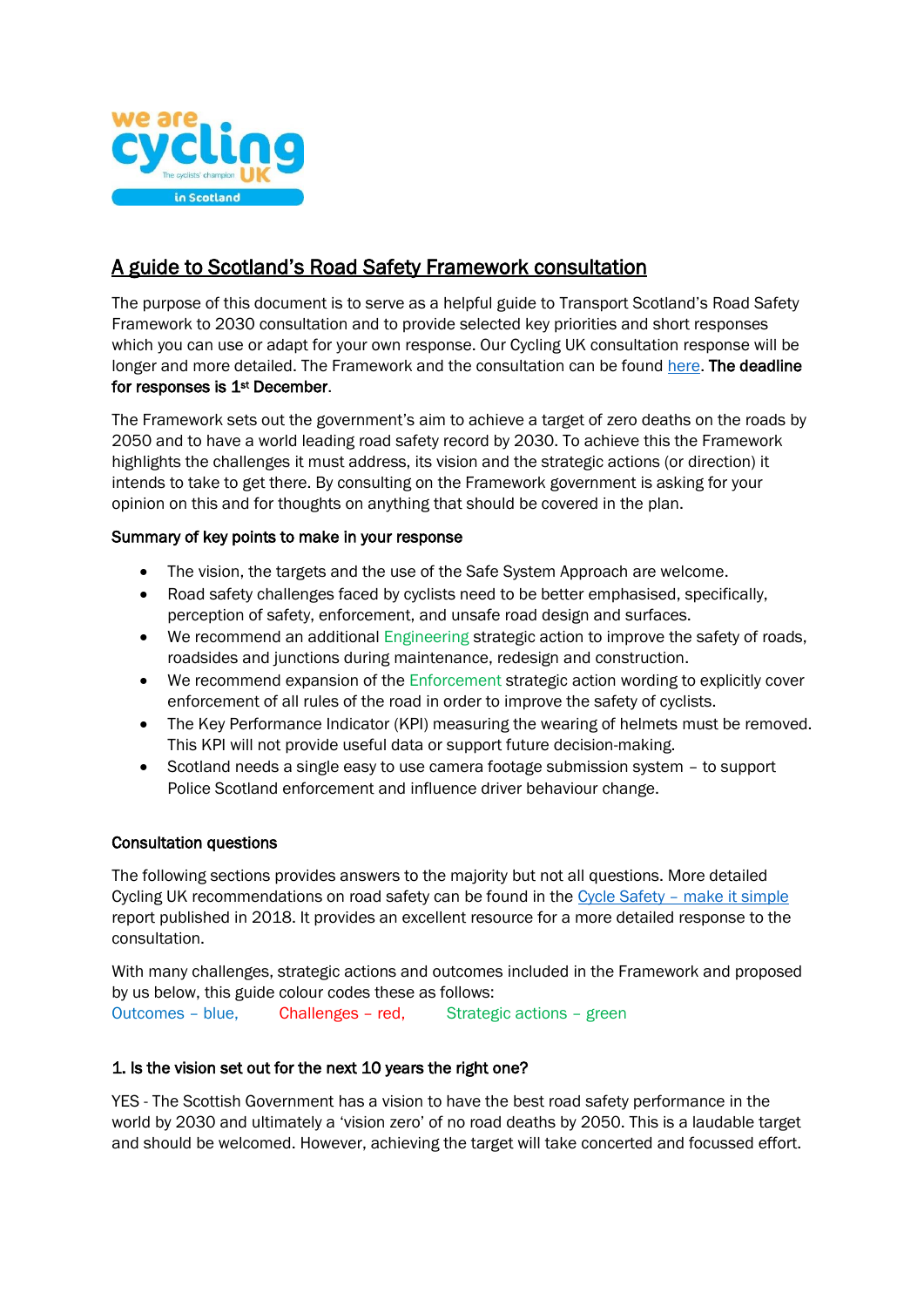# 2. Are the outcomes of Safe Road Use, Safe Speeds, Safe Vehicles, Safe Roads & Roadsides and Post-Crash Response to deliver the vision the right ones?

YES - Our ['Safety in Numbers'](https://www.cyclinguk.org/sites/default/files/document/migrated/campaign/ctc_safety_in_numbers_0.pdf) booklet identified four major safety deterrents that need to be overcome in order to maximise the health and other benefits of increased cycle use. These are: dangerous roads and junctions, dangerous driving, dangerous speeds and dangerous vehicles. Four of the five outcomes in the Framework address these and are very similar to the Safe System approach headings that CUK included in the report Cycle Safety – [make it simple.](https://www.cyclinguk.org/sites/default/files/document/2018/04/1804_cyclinguk_cycle-safety-make-it-simple.pdf) We agree with the addition of Post-Crash Response as an outcome in the Framework.

# 3. Do you agree that the Safe System Approach is fundamental to the success of the Framework?

YES - 'Safe systems' derives from the Swedish Government's 'Vision Zero' initiative, which seeks to tackle all possible sources of danger. Like the Framework's vision, the aspiration is to eliminate road casualties altogether.

We agree that the Safe System approach provides layers of protection. We would like to note that these layers are important because they provide an important safety net in that should one layer fail then the safety measures in the other layers can reduce the risk of death or serious injury.

# 4. Are the 12 key challenges for road safety, from Climate Emergency, Health to Emerging technologies and Post-crash response, the correct ones?

No – Not fully. The groupings cover the majority of road safety challenges however the emphasis for people cycling and other vulnerable users are specific, and recognising and addressing them is urgently needed. The following are missing or need more emphasis:

Enforcement and deterrence – for people cycling, the challenge of improving enforcement is key to safety and safety perception. This is not just enforcement of speed limits but other rules of the road which if followed fully would improve safety for cyclists. For example, the following examples of inconsiderate or dangerous driving all compromise the safety of cyclists and need better enforcement: not looking when opening a door (car dooring), close passing during overtaking, aggressive driving, parking in cycle lanes, drivers not keeping advance stop lines clear, and drivers not following rules or paying attention at junctions.

Road infrastructure and maintenance - road and junction design, and road maintenance are key safety issues for cyclists. Many road junctions are a danger to those walking, cycling and wheeling and need to be redesigned to the highest standards. Pot-holes, worn road markings and poor pavement surfaces compromise safety for people walking, wheeling and cycling.

# 5. Do you think the strategic actions will deliver the outcomes and address the identified challenges?

No – The strategic actions need a stronger commitment and more detail. A workplan of detailed actions is needed to accompany each strategic action in the Framework.

We recommend the inclusion of an additional Engineering strategic action, needed to focus attention on addressing the challenge of Road Infrastructure and Maintenance. This is not an issue to be solved simply through Funding, neither is it solely within the scope of the Active  $\&$ Sustainable Travel strategic action to improve safety for people walking, wheeling and cycling.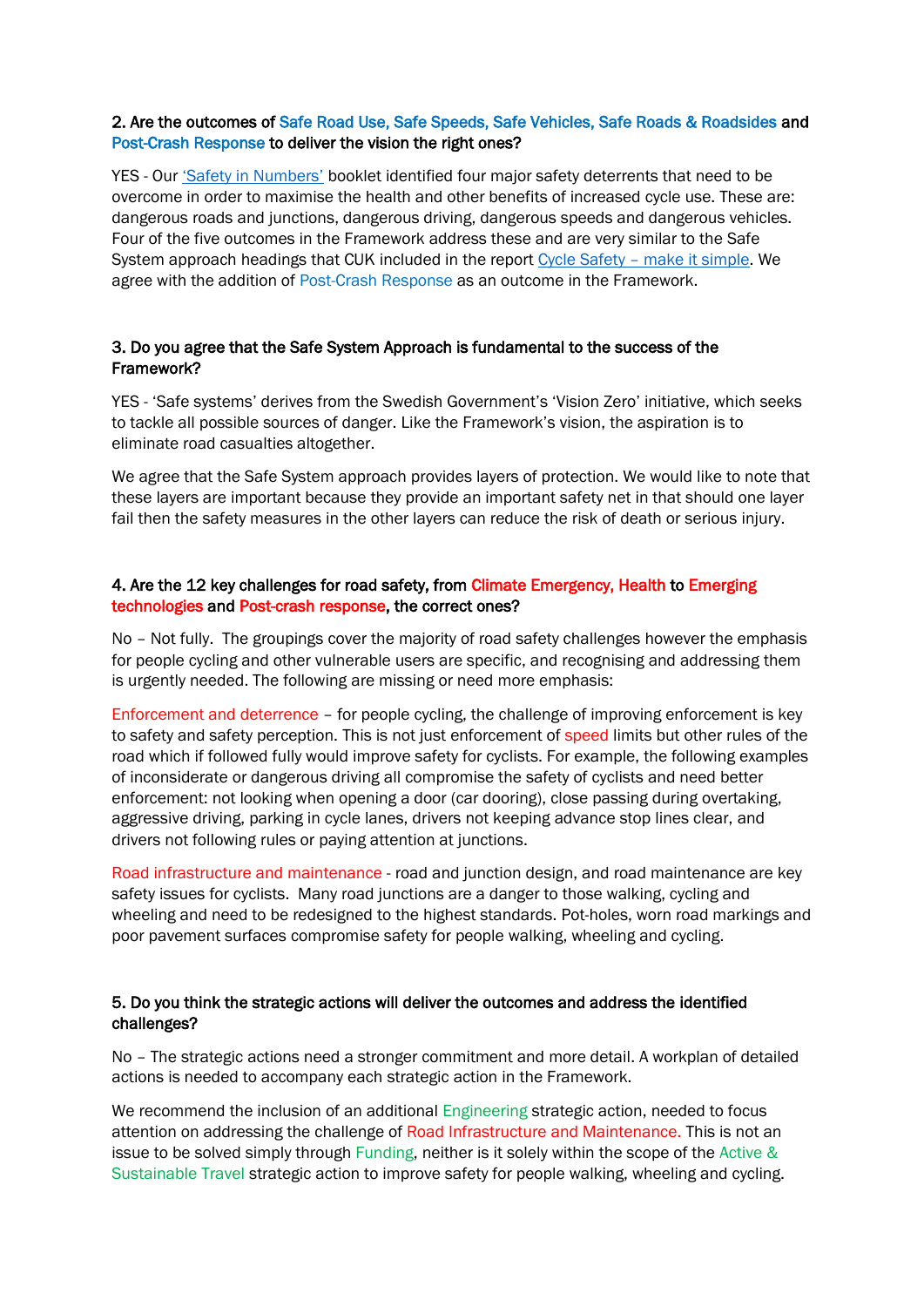Roads, roadsides and junctions need to be redesigned for all road users to use safely. The safety of cyclists on the road goes beyond but includes the development and creation of a joined-up cycling infrastructure network. We recommend the establishment of consistent design standards to ensure cycle and pedestrian-friendliness is designed in from the outset into all highway and traffic schemes, new developments and highway maintenance work. Agreed design guidance will ensure that public money pays for safe roads.

The commitments under the Enforcement strategic action need to be expanded to cover all aspects of road safety but particularly to ensure that road users follow all the rules of the road, especially those which increase the risk for vulnerable road user (see issues listed in answer to question 4).

The commitment to government Funding is particularly weak in the Framework. To achieve the Framework's stretching targets government must re-balance transport spending to provide more funding for road safety measures.

## 6. Are some of these actions more important than others?

Yes – Increased cycling during [the Covid-19 lockdown proved surveys right](https://www.cyclinguk.org/blog/increased-cycling-during-scotlands-lockdown-proves-surveys-right) in that when the streets were safer and quieter people did cycle more. A [Cycling Scotland survey](https://www.cycling.scot/mediaLibrary/other/english/7268.pdf) from 2019 found that the main barrier to cycling in Scotland is 'not feeling safe on the roads' (68% of respondents), and 81% said that more cycle lanes, traffic free routes & cycle paths would motivate them to cycle.

Scotland has declared a climate emergency and needs to reduce emissions and promote active and sustainable travel. This needs urgent attention if we are to meet our international obligations. In addition, we need to promote active travel to reduce the inactivity related health crisis.

For all these reasons the most important strategic actions are those that will directly and quickly help people feel safer whilst walking, wheeling or cycling, i.e. actions on Speed, Active & Sustainable Travel, Enforcement, and the Engineering strategic action we have proposed. Funding is also important to resource all of these.

## 7. What are your views on the proposed 2030 Interim Targets?

The Framework proposes Interim Targets to 2030, based on a 2014-18 baseline. These are 50% reductions in people killed and people seriously injured, and 60% reductions in children (aged <16) killed and children seriously injured. These interim targets represent a good commitment towards a Vision Zero target in 2050.

# 8. Do you think that the Intermediate Outcome Targets and Key Performance Indicators are appropriate to monitor the progress towards the 2030 interim targets?

No – Instead of '*Percentage reduction in cyclists killed or seriously injured*' we recommend a rate-based indicator which measures the percentage reduction in cyclists killed or injured per mile or hour cycled. This rate-based indicator would align with the Indicator No. 8 in government's [Active Travel Framework,](https://www.transport.gov.scot/media/47158/sct09190900361.pdf) and would be more likely to promote cycling as a safe, healthy and enjoyable activity even if the actual numbers of cyclists killed or injured increases in the shortterm as cycling rates increase.